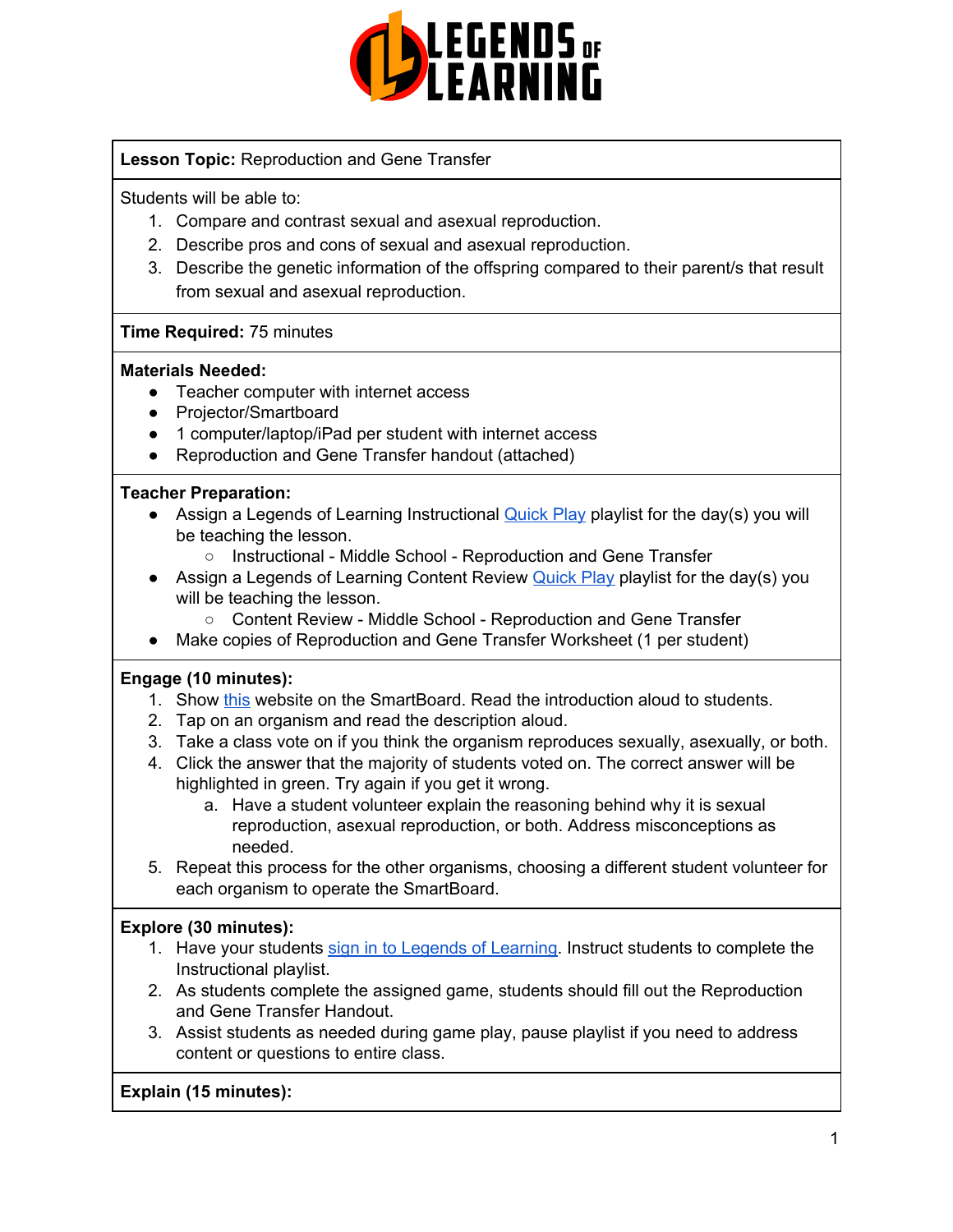

1. Review answers to Reproduction and Gene Transfer Handout by writing answers on the board or Smartboard.

# **Elaborate (10 minutes):**

- 1. Explain to students that even though asexual reproduction is effecient (requires less energy than sexual reproduction and requires only one parent), the benefits of genetic variation outweigh the benefit of effecient reproduction.
- 2. Show [this](https://www.youtube.com/watch?v=47A9-pNSYRw) video. (Note: stop video at 2:53 minutes.)
- 3. Ask students to describe two benefits of sexual reproduction over asexual reproduction
	- a. The offspring of sexually reproducing parents may not inherit a harmful mutation that their parent/s have. However, in asexual reproduction, the offspring will always inherit any and all harmful mutations from their parent.
	- b. Potentially beneficial mutations are introduced by sexual reproduction at a faster rate than asexual reproduction, which can speed up evolution to help organsisms evolve in order to adapt and survive.

## **Evaluate (10 minutes):**

- 1. Have your students sign in to Legends of [Learning](https://intercom.help/legends-of-learning/en/articles/2154920-students-joining-a-playlist). Instruct students to complete the Content Review playlist.
- 2. [Analyze](https://intercom.help/legends-of-learning/en/articles/2154918-tracking-student-progress-and-performance) student results to determine what concepts need to be a focus for reteaching.

#### **Additional Lesson Strategies:**

- To use Legends for additional instruction, create a [custom](https://intercom.help/legends-of-learning/en/articles/2154910-creating-a-playlist) playlist with an [instructional](https://intercom.help/legends-of-learning/en/articles/3505828-types-of-games) [game](https://intercom.help/legends-of-learning/en/articles/3505828-types-of-games) and pre and post [assessment](https://intercom.help/legends-of-learning/en/articles/2154913-adding-assessments-to-a-playlist).
- To use Legends for a quick formative [assessment](https://intercom.help/legends-of-learning/en/articles/2154913-adding-assessments-to-a-playlist), create a 5-question assessment in a [playlist](https://intercom.help/legends-of-learning/en/articles/2154910-creating-a-playlist).
- To use Legends for a student-directed experience, create a [targeted](https://intercom.help/legends-of-learning/en/articles/3340814-targeted-freeplay) freeplay playlist.
- Encourage students to play on their own at home in Legends of Learning: [Awakening](https://intercom.help/legends-of-learning/en/articles/2425490-legends-of-learning-awakening) for a student-driven experience including avatars, battling, and quests all centered around topics they are covering in class.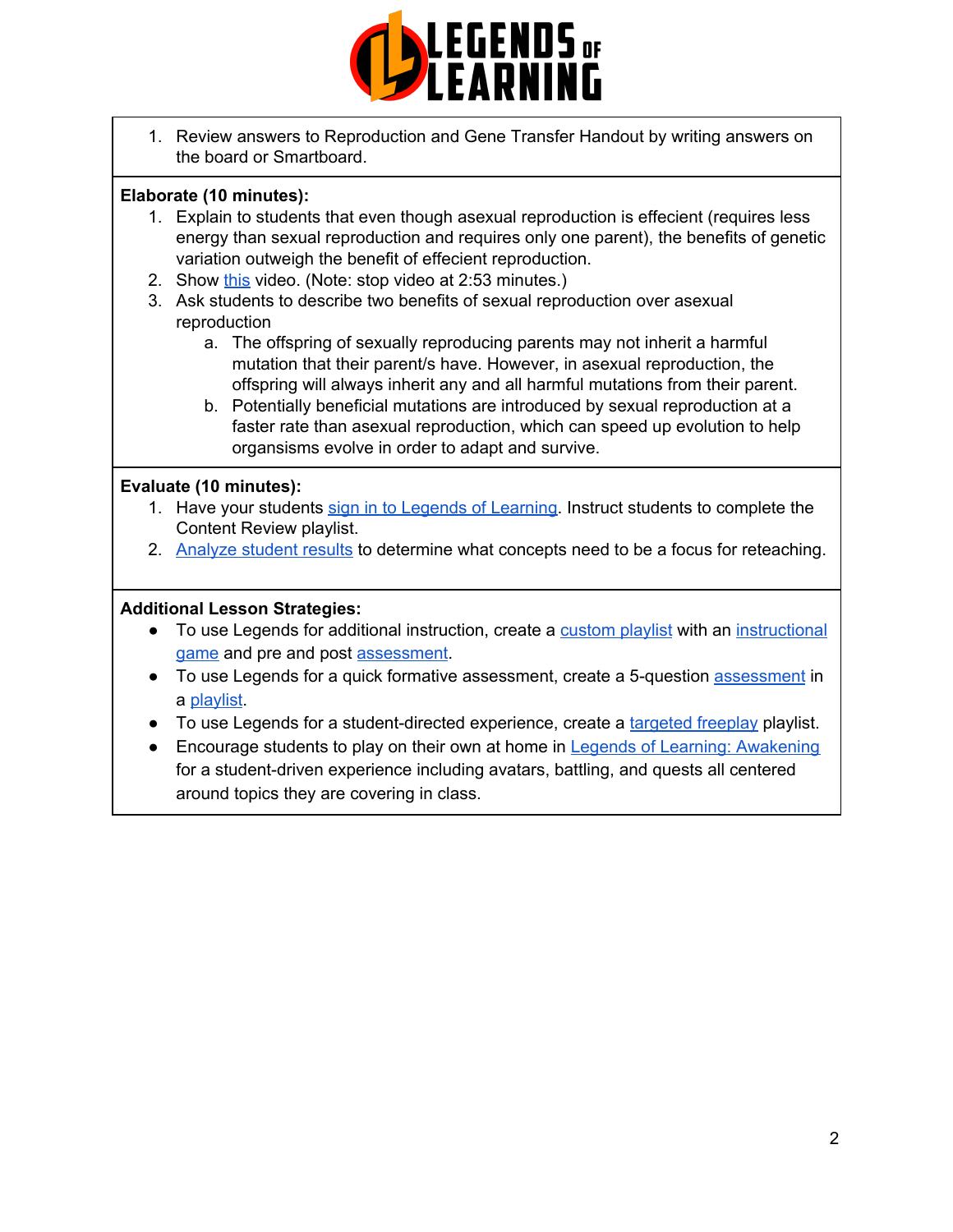

# **Reproduction and Gene Transfer**

Name:

**Directions:** While playing the first game in Legends of Learning, use what you learn to answer the questions below.

1. Use the Venn diagram below to compare sexual and asexual reproduction:



- 2. What is genetic variation?
- 3. Name one organism that reproduces asexually.
- 4. Name one organism that reproduces sexually.